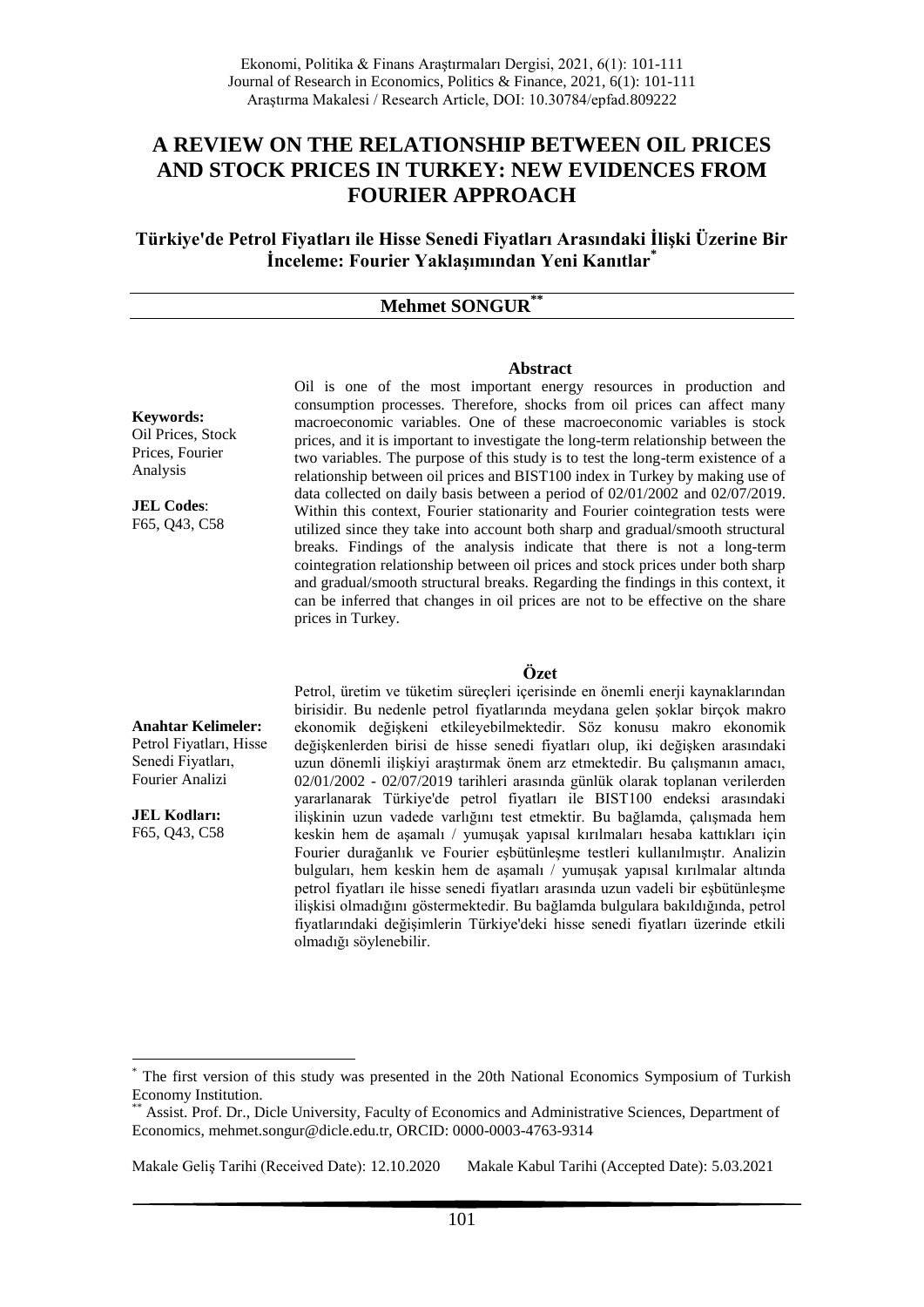## **1. Introduction**

Oil, as one of the main energy resources, is a significant input for all sectors, directly or indirectly. In 2018, the average daily oil consumption in the world is 99843 barrels and the share of oil consumption in all energy sources is approximately 33% (British Petroleum [BP], 2019). Therefore, increases in oil prices, which are an essential input in the production process, increase uncertainty and lead to negative effects on wealth and investment (Maghyereh and Al-Kandari, 2007, p. 450). Therefore, many macroeconomic variables are adversely affected by the volatility in oil prices.

There were significant increases in oil prices in certain periods. In 1973, there occurred the first oil shock, due to the embargo imposed by OPEC (Organization of Petroleum Exporting Countries). In 1979, the Iranian Revolution caused the second oil shock. Just after these two oil shocks, studies focusing on the relationship between oil prices and macroeconomic variables were contributed to the literature (Burbidge and Harrison, 1984; Gisser and Goodwin, 1986; Hamilton, 1983). Afterwards, an excessive volatility was observed in oil prices during the Iran-Iraq War, started in 1980, the Gulf War in 1990, the Asian Crisis in 1998, the Invasion of Iraq in 2003, Global Crisis in 2008, and the Arab Spring in 2010. All these developments have kept alive the examination of the relationship between oil prices and macroeconomic variables.

Oil, like capital and labor, is an important input used directly or indirectly in the production process in all sectors. As the increasing volatility in oil prices results in uncertainty, it also affects cash flows. When oil prices increase, production costs will increase if oil is not substitutable. Therefore, cash flow will decrease and this will trigger stock prices to fall. However, the increase in oil prices causes inflation to increase and the central banks raise interest rates. High interest rates make bonds more attractive rather than falling stocks. Additionally an increase in oil prices depends on whether the companies are producers or consumers of petroleum and petroleum products. Since oil-producing companies are less than oil consuming companies in the world, the increase in oil prices may have negative effects on stock prices (Basher and Sadorsky, 2006, p. 225-226).

The motivation of this study is to investigate the long-term relationship between stock prices and oil prices. In this context, it is to make suggestions to both investors and policy makers. With this motivation, the purpose of this study is to examine the impact of oil prices on stock prices in Turkey, utilizing Fourier SHIN cointegration test, contributed to the literature by Tsong, Lee, Tsai and Hu (2016). In this context, daily data for the period between 02/01/2002 and 02/07/2019 were used. The advantage of the Fourier SHIN Cointegration test over other tests in the literature is that it examines the long-term relationship between two variables, taking into account sharp structural breaks as well as smooth structural breaks. Since our study examines the relationship between stock prices and oil prices on daily data using Fourier approach, it is of importance to contribute to the literature.

The organization of this paper is as follows. In section 2 is presented the relevant literature. In section 3, we introduce econometric methodology used in the study. In section 4, data will be explained first and the empirical findings will be discussed later. In section 5, the findings obtained from the analysis will be examined and discussed.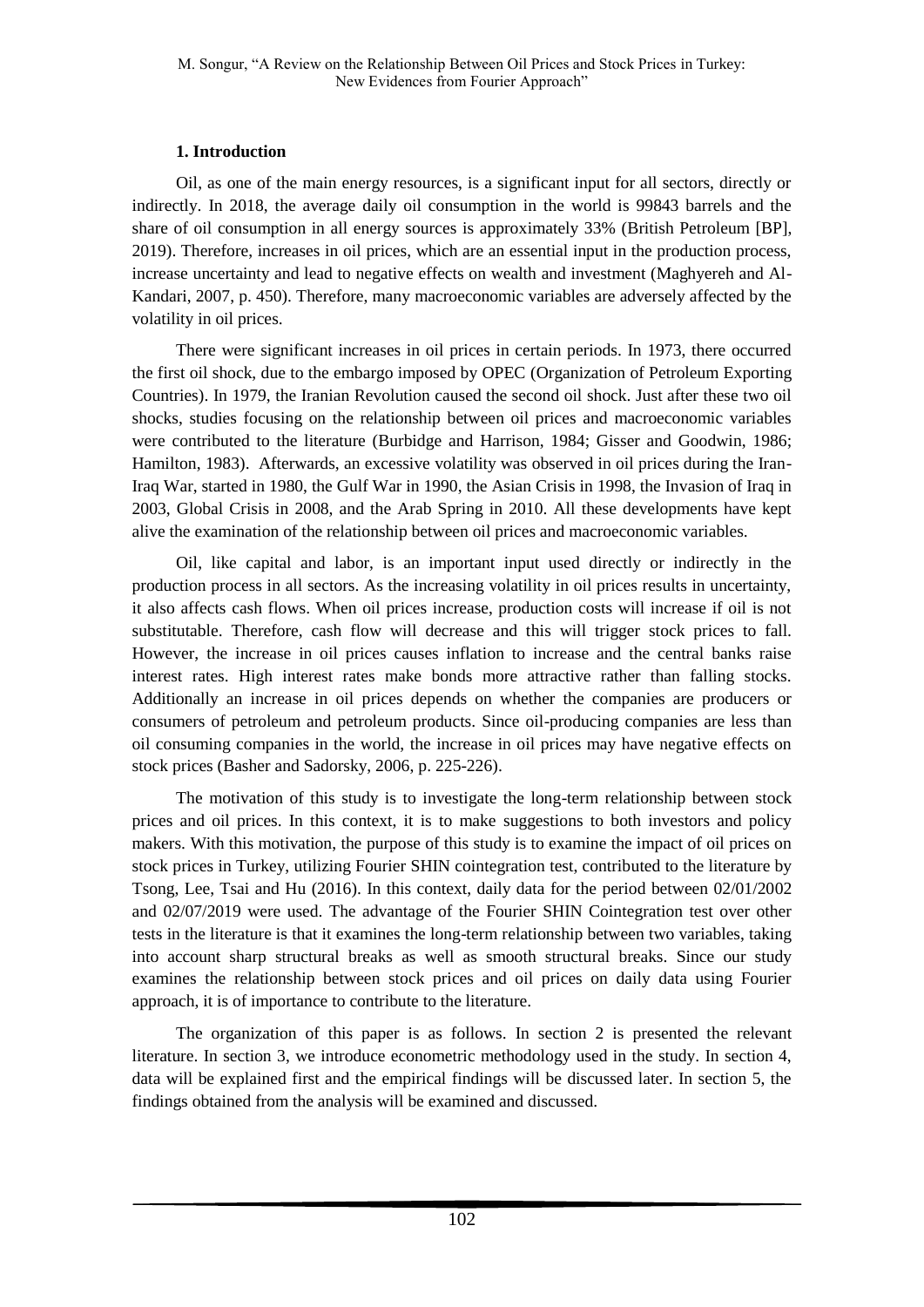## **2. Literature Review**

A summary of the studies examining the relationship between stock prices and oil prices is presented in Table 1. Within an overall perspective, it can be inferred that there exists a relationship between oil prices and stock prices. In particular, it can be emphasized that shocks in oil prices have significant impact on stock prices. However, Apergis and Miller (2009), Arouri, Bellalah and Nguyen (2011), Çıtak and Kendirli (2019), Gay (2008) and İşcan (2010) provide evidences that there is no relationship between oil prices and stock prices.

| 1947: M1-1996:<br>Movements in crude oil prices exhibit negative<br>Sadorsky<br><b>USA</b><br>M4,<br>behavior in the stock market.<br>(1999)<br>VAR Model<br>1996: $M1 - 2003$ :<br>Marghyereh<br>and Al-<br>M12,<br>There is a nonlinear relationship between the<br><b>Gulf Countries</b><br>Kandari<br>two variables.<br>Nonlinear<br>(2007)<br><b>Cointegration Test</b><br>Cong, Wei,<br>1996: $M1 - 2007$ :<br>Shocks in oil prices do not have a significant<br>Jiao and Fan<br>China<br>M12,<br>impact on stock prices.<br>(2008)<br>VAR Model<br>1999-2006<br>(Montly data),<br><b>BRIC</b><br>There is no relationship between the two<br>Gay<br><b>Box-Jenkins</b><br>(2008)<br>Countries<br>variables.<br><b>ARIMA</b> Model<br>1986: M1-<br>USA and 13<br>Park and Ratti<br>Shocks in crude oil prices cause negative<br>2005:M12,<br>European<br>shocks on real stock returns.<br>(2008)<br>Countries<br>VAR Model<br>3 December 2001 -<br>İşcan<br>31 December 2009,<br>There<br>is<br>long-term<br>cointegration<br>no<br>Turkey<br>(2010)<br>Johansen<br>relationship between the two variables.<br>Cointegration<br>$1999: M1 - 2009:$<br>There is a short-term positive effect between<br>the two variables. In the long run, however,<br>Arouri et al.<br>M9,<br><b>Gulf Countries</b><br>VAR Model and<br>there was no relationship between the two<br>(2011)<br>Cointegration<br>variables. (except for Bahrain).<br>January 2000 - May<br>Broadstock,<br>2011 (Weekly data),<br>International oil prices affect the stock returns<br>Cao and Zhang<br>Time Varying<br>China<br>in the energy sector<br>Conditional<br>(2012)<br>Correlations<br>1990-2011<br>Johansen<br>Ünlü and<br>Cointegration, VEC<br>Topcu<br>Turkey<br>Oil prices positively affect the stock market.<br>and Toda-<br>(2012)<br>Yamamoto<br>Causality<br>2002-2012 (Daily<br>Şener, Yılancı<br>There is a long-term relationship between the<br>data),<br>Turkey<br>and Tıraşoğlu<br>Hidden<br>two variables.<br>(2013)<br>Cointegration<br>$1973: M2 - 2011:$<br>Cunado and<br>M12<br>Stock prices are due to shocks in oil prices and<br>12 European<br>Gracia (2014)<br>VAR and VEC<br>Countries<br>are negatively affected.<br>Model | <b>Table 1. Literature Review</b> |                          |                  |                |  |  |
|----------------------------------------------------------------------------------------------------------------------------------------------------------------------------------------------------------------------------------------------------------------------------------------------------------------------------------------------------------------------------------------------------------------------------------------------------------------------------------------------------------------------------------------------------------------------------------------------------------------------------------------------------------------------------------------------------------------------------------------------------------------------------------------------------------------------------------------------------------------------------------------------------------------------------------------------------------------------------------------------------------------------------------------------------------------------------------------------------------------------------------------------------------------------------------------------------------------------------------------------------------------------------------------------------------------------------------------------------------------------------------------------------------------------------------------------------------------------------------------------------------------------------------------------------------------------------------------------------------------------------------------------------------------------------------------------------------------------------------------------------------------------------------------------------------------------------------------------------------------------------------------------------------------------------------------------------------------------------------------------------------------------------------------------------------------------------------------------------------------------------------------------------------------------------------------------------------------------------------------|-----------------------------------|--------------------------|------------------|----------------|--|--|
|                                                                                                                                                                                                                                                                                                                                                                                                                                                                                                                                                                                                                                                                                                                                                                                                                                                                                                                                                                                                                                                                                                                                                                                                                                                                                                                                                                                                                                                                                                                                                                                                                                                                                                                                                                                                                                                                                                                                                                                                                                                                                                                                                                                                                                        | Author(s)                         | <b>Period and method</b> | <b>Countries</b> | <b>Results</b> |  |  |
|                                                                                                                                                                                                                                                                                                                                                                                                                                                                                                                                                                                                                                                                                                                                                                                                                                                                                                                                                                                                                                                                                                                                                                                                                                                                                                                                                                                                                                                                                                                                                                                                                                                                                                                                                                                                                                                                                                                                                                                                                                                                                                                                                                                                                                        |                                   |                          |                  |                |  |  |
|                                                                                                                                                                                                                                                                                                                                                                                                                                                                                                                                                                                                                                                                                                                                                                                                                                                                                                                                                                                                                                                                                                                                                                                                                                                                                                                                                                                                                                                                                                                                                                                                                                                                                                                                                                                                                                                                                                                                                                                                                                                                                                                                                                                                                                        |                                   |                          |                  |                |  |  |
|                                                                                                                                                                                                                                                                                                                                                                                                                                                                                                                                                                                                                                                                                                                                                                                                                                                                                                                                                                                                                                                                                                                                                                                                                                                                                                                                                                                                                                                                                                                                                                                                                                                                                                                                                                                                                                                                                                                                                                                                                                                                                                                                                                                                                                        |                                   |                          |                  |                |  |  |
|                                                                                                                                                                                                                                                                                                                                                                                                                                                                                                                                                                                                                                                                                                                                                                                                                                                                                                                                                                                                                                                                                                                                                                                                                                                                                                                                                                                                                                                                                                                                                                                                                                                                                                                                                                                                                                                                                                                                                                                                                                                                                                                                                                                                                                        |                                   |                          |                  |                |  |  |
|                                                                                                                                                                                                                                                                                                                                                                                                                                                                                                                                                                                                                                                                                                                                                                                                                                                                                                                                                                                                                                                                                                                                                                                                                                                                                                                                                                                                                                                                                                                                                                                                                                                                                                                                                                                                                                                                                                                                                                                                                                                                                                                                                                                                                                        |                                   |                          |                  |                |  |  |
|                                                                                                                                                                                                                                                                                                                                                                                                                                                                                                                                                                                                                                                                                                                                                                                                                                                                                                                                                                                                                                                                                                                                                                                                                                                                                                                                                                                                                                                                                                                                                                                                                                                                                                                                                                                                                                                                                                                                                                                                                                                                                                                                                                                                                                        |                                   |                          |                  |                |  |  |
|                                                                                                                                                                                                                                                                                                                                                                                                                                                                                                                                                                                                                                                                                                                                                                                                                                                                                                                                                                                                                                                                                                                                                                                                                                                                                                                                                                                                                                                                                                                                                                                                                                                                                                                                                                                                                                                                                                                                                                                                                                                                                                                                                                                                                                        |                                   |                          |                  |                |  |  |
|                                                                                                                                                                                                                                                                                                                                                                                                                                                                                                                                                                                                                                                                                                                                                                                                                                                                                                                                                                                                                                                                                                                                                                                                                                                                                                                                                                                                                                                                                                                                                                                                                                                                                                                                                                                                                                                                                                                                                                                                                                                                                                                                                                                                                                        |                                   |                          |                  |                |  |  |
|                                                                                                                                                                                                                                                                                                                                                                                                                                                                                                                                                                                                                                                                                                                                                                                                                                                                                                                                                                                                                                                                                                                                                                                                                                                                                                                                                                                                                                                                                                                                                                                                                                                                                                                                                                                                                                                                                                                                                                                                                                                                                                                                                                                                                                        |                                   |                          |                  |                |  |  |
|                                                                                                                                                                                                                                                                                                                                                                                                                                                                                                                                                                                                                                                                                                                                                                                                                                                                                                                                                                                                                                                                                                                                                                                                                                                                                                                                                                                                                                                                                                                                                                                                                                                                                                                                                                                                                                                                                                                                                                                                                                                                                                                                                                                                                                        |                                   |                          |                  |                |  |  |
|                                                                                                                                                                                                                                                                                                                                                                                                                                                                                                                                                                                                                                                                                                                                                                                                                                                                                                                                                                                                                                                                                                                                                                                                                                                                                                                                                                                                                                                                                                                                                                                                                                                                                                                                                                                                                                                                                                                                                                                                                                                                                                                                                                                                                                        |                                   |                          |                  |                |  |  |
|                                                                                                                                                                                                                                                                                                                                                                                                                                                                                                                                                                                                                                                                                                                                                                                                                                                                                                                                                                                                                                                                                                                                                                                                                                                                                                                                                                                                                                                                                                                                                                                                                                                                                                                                                                                                                                                                                                                                                                                                                                                                                                                                                                                                                                        |                                   |                          |                  |                |  |  |
|                                                                                                                                                                                                                                                                                                                                                                                                                                                                                                                                                                                                                                                                                                                                                                                                                                                                                                                                                                                                                                                                                                                                                                                                                                                                                                                                                                                                                                                                                                                                                                                                                                                                                                                                                                                                                                                                                                                                                                                                                                                                                                                                                                                                                                        |                                   |                          |                  |                |  |  |
|                                                                                                                                                                                                                                                                                                                                                                                                                                                                                                                                                                                                                                                                                                                                                                                                                                                                                                                                                                                                                                                                                                                                                                                                                                                                                                                                                                                                                                                                                                                                                                                                                                                                                                                                                                                                                                                                                                                                                                                                                                                                                                                                                                                                                                        |                                   |                          |                  |                |  |  |
|                                                                                                                                                                                                                                                                                                                                                                                                                                                                                                                                                                                                                                                                                                                                                                                                                                                                                                                                                                                                                                                                                                                                                                                                                                                                                                                                                                                                                                                                                                                                                                                                                                                                                                                                                                                                                                                                                                                                                                                                                                                                                                                                                                                                                                        |                                   |                          |                  |                |  |  |
|                                                                                                                                                                                                                                                                                                                                                                                                                                                                                                                                                                                                                                                                                                                                                                                                                                                                                                                                                                                                                                                                                                                                                                                                                                                                                                                                                                                                                                                                                                                                                                                                                                                                                                                                                                                                                                                                                                                                                                                                                                                                                                                                                                                                                                        |                                   |                          |                  |                |  |  |
|                                                                                                                                                                                                                                                                                                                                                                                                                                                                                                                                                                                                                                                                                                                                                                                                                                                                                                                                                                                                                                                                                                                                                                                                                                                                                                                                                                                                                                                                                                                                                                                                                                                                                                                                                                                                                                                                                                                                                                                                                                                                                                                                                                                                                                        |                                   |                          |                  |                |  |  |
|                                                                                                                                                                                                                                                                                                                                                                                                                                                                                                                                                                                                                                                                                                                                                                                                                                                                                                                                                                                                                                                                                                                                                                                                                                                                                                                                                                                                                                                                                                                                                                                                                                                                                                                                                                                                                                                                                                                                                                                                                                                                                                                                                                                                                                        |                                   |                          |                  |                |  |  |
|                                                                                                                                                                                                                                                                                                                                                                                                                                                                                                                                                                                                                                                                                                                                                                                                                                                                                                                                                                                                                                                                                                                                                                                                                                                                                                                                                                                                                                                                                                                                                                                                                                                                                                                                                                                                                                                                                                                                                                                                                                                                                                                                                                                                                                        |                                   |                          |                  |                |  |  |
|                                                                                                                                                                                                                                                                                                                                                                                                                                                                                                                                                                                                                                                                                                                                                                                                                                                                                                                                                                                                                                                                                                                                                                                                                                                                                                                                                                                                                                                                                                                                                                                                                                                                                                                                                                                                                                                                                                                                                                                                                                                                                                                                                                                                                                        |                                   |                          |                  |                |  |  |
|                                                                                                                                                                                                                                                                                                                                                                                                                                                                                                                                                                                                                                                                                                                                                                                                                                                                                                                                                                                                                                                                                                                                                                                                                                                                                                                                                                                                                                                                                                                                                                                                                                                                                                                                                                                                                                                                                                                                                                                                                                                                                                                                                                                                                                        |                                   |                          |                  |                |  |  |
|                                                                                                                                                                                                                                                                                                                                                                                                                                                                                                                                                                                                                                                                                                                                                                                                                                                                                                                                                                                                                                                                                                                                                                                                                                                                                                                                                                                                                                                                                                                                                                                                                                                                                                                                                                                                                                                                                                                                                                                                                                                                                                                                                                                                                                        |                                   |                          |                  |                |  |  |
|                                                                                                                                                                                                                                                                                                                                                                                                                                                                                                                                                                                                                                                                                                                                                                                                                                                                                                                                                                                                                                                                                                                                                                                                                                                                                                                                                                                                                                                                                                                                                                                                                                                                                                                                                                                                                                                                                                                                                                                                                                                                                                                                                                                                                                        |                                   |                          |                  |                |  |  |
|                                                                                                                                                                                                                                                                                                                                                                                                                                                                                                                                                                                                                                                                                                                                                                                                                                                                                                                                                                                                                                                                                                                                                                                                                                                                                                                                                                                                                                                                                                                                                                                                                                                                                                                                                                                                                                                                                                                                                                                                                                                                                                                                                                                                                                        |                                   |                          |                  |                |  |  |
|                                                                                                                                                                                                                                                                                                                                                                                                                                                                                                                                                                                                                                                                                                                                                                                                                                                                                                                                                                                                                                                                                                                                                                                                                                                                                                                                                                                                                                                                                                                                                                                                                                                                                                                                                                                                                                                                                                                                                                                                                                                                                                                                                                                                                                        |                                   |                          |                  |                |  |  |
|                                                                                                                                                                                                                                                                                                                                                                                                                                                                                                                                                                                                                                                                                                                                                                                                                                                                                                                                                                                                                                                                                                                                                                                                                                                                                                                                                                                                                                                                                                                                                                                                                                                                                                                                                                                                                                                                                                                                                                                                                                                                                                                                                                                                                                        |                                   |                          |                  |                |  |  |
|                                                                                                                                                                                                                                                                                                                                                                                                                                                                                                                                                                                                                                                                                                                                                                                                                                                                                                                                                                                                                                                                                                                                                                                                                                                                                                                                                                                                                                                                                                                                                                                                                                                                                                                                                                                                                                                                                                                                                                                                                                                                                                                                                                                                                                        |                                   |                          |                  |                |  |  |
|                                                                                                                                                                                                                                                                                                                                                                                                                                                                                                                                                                                                                                                                                                                                                                                                                                                                                                                                                                                                                                                                                                                                                                                                                                                                                                                                                                                                                                                                                                                                                                                                                                                                                                                                                                                                                                                                                                                                                                                                                                                                                                                                                                                                                                        |                                   |                          |                  |                |  |  |
|                                                                                                                                                                                                                                                                                                                                                                                                                                                                                                                                                                                                                                                                                                                                                                                                                                                                                                                                                                                                                                                                                                                                                                                                                                                                                                                                                                                                                                                                                                                                                                                                                                                                                                                                                                                                                                                                                                                                                                                                                                                                                                                                                                                                                                        |                                   |                          |                  |                |  |  |
|                                                                                                                                                                                                                                                                                                                                                                                                                                                                                                                                                                                                                                                                                                                                                                                                                                                                                                                                                                                                                                                                                                                                                                                                                                                                                                                                                                                                                                                                                                                                                                                                                                                                                                                                                                                                                                                                                                                                                                                                                                                                                                                                                                                                                                        |                                   |                          |                  |                |  |  |
|                                                                                                                                                                                                                                                                                                                                                                                                                                                                                                                                                                                                                                                                                                                                                                                                                                                                                                                                                                                                                                                                                                                                                                                                                                                                                                                                                                                                                                                                                                                                                                                                                                                                                                                                                                                                                                                                                                                                                                                                                                                                                                                                                                                                                                        |                                   |                          |                  |                |  |  |
|                                                                                                                                                                                                                                                                                                                                                                                                                                                                                                                                                                                                                                                                                                                                                                                                                                                                                                                                                                                                                                                                                                                                                                                                                                                                                                                                                                                                                                                                                                                                                                                                                                                                                                                                                                                                                                                                                                                                                                                                                                                                                                                                                                                                                                        |                                   |                          |                  |                |  |  |
|                                                                                                                                                                                                                                                                                                                                                                                                                                                                                                                                                                                                                                                                                                                                                                                                                                                                                                                                                                                                                                                                                                                                                                                                                                                                                                                                                                                                                                                                                                                                                                                                                                                                                                                                                                                                                                                                                                                                                                                                                                                                                                                                                                                                                                        |                                   |                          |                  |                |  |  |
|                                                                                                                                                                                                                                                                                                                                                                                                                                                                                                                                                                                                                                                                                                                                                                                                                                                                                                                                                                                                                                                                                                                                                                                                                                                                                                                                                                                                                                                                                                                                                                                                                                                                                                                                                                                                                                                                                                                                                                                                                                                                                                                                                                                                                                        |                                   |                          |                  |                |  |  |
|                                                                                                                                                                                                                                                                                                                                                                                                                                                                                                                                                                                                                                                                                                                                                                                                                                                                                                                                                                                                                                                                                                                                                                                                                                                                                                                                                                                                                                                                                                                                                                                                                                                                                                                                                                                                                                                                                                                                                                                                                                                                                                                                                                                                                                        |                                   |                          |                  |                |  |  |
|                                                                                                                                                                                                                                                                                                                                                                                                                                                                                                                                                                                                                                                                                                                                                                                                                                                                                                                                                                                                                                                                                                                                                                                                                                                                                                                                                                                                                                                                                                                                                                                                                                                                                                                                                                                                                                                                                                                                                                                                                                                                                                                                                                                                                                        |                                   |                          |                  |                |  |  |
|                                                                                                                                                                                                                                                                                                                                                                                                                                                                                                                                                                                                                                                                                                                                                                                                                                                                                                                                                                                                                                                                                                                                                                                                                                                                                                                                                                                                                                                                                                                                                                                                                                                                                                                                                                                                                                                                                                                                                                                                                                                                                                                                                                                                                                        |                                   |                          |                  |                |  |  |
|                                                                                                                                                                                                                                                                                                                                                                                                                                                                                                                                                                                                                                                                                                                                                                                                                                                                                                                                                                                                                                                                                                                                                                                                                                                                                                                                                                                                                                                                                                                                                                                                                                                                                                                                                                                                                                                                                                                                                                                                                                                                                                                                                                                                                                        |                                   |                          |                  |                |  |  |
|                                                                                                                                                                                                                                                                                                                                                                                                                                                                                                                                                                                                                                                                                                                                                                                                                                                                                                                                                                                                                                                                                                                                                                                                                                                                                                                                                                                                                                                                                                                                                                                                                                                                                                                                                                                                                                                                                                                                                                                                                                                                                                                                                                                                                                        |                                   |                          |                  |                |  |  |
|                                                                                                                                                                                                                                                                                                                                                                                                                                                                                                                                                                                                                                                                                                                                                                                                                                                                                                                                                                                                                                                                                                                                                                                                                                                                                                                                                                                                                                                                                                                                                                                                                                                                                                                                                                                                                                                                                                                                                                                                                                                                                                                                                                                                                                        |                                   |                          |                  |                |  |  |
|                                                                                                                                                                                                                                                                                                                                                                                                                                                                                                                                                                                                                                                                                                                                                                                                                                                                                                                                                                                                                                                                                                                                                                                                                                                                                                                                                                                                                                                                                                                                                                                                                                                                                                                                                                                                                                                                                                                                                                                                                                                                                                                                                                                                                                        |                                   |                          |                  |                |  |  |
|                                                                                                                                                                                                                                                                                                                                                                                                                                                                                                                                                                                                                                                                                                                                                                                                                                                                                                                                                                                                                                                                                                                                                                                                                                                                                                                                                                                                                                                                                                                                                                                                                                                                                                                                                                                                                                                                                                                                                                                                                                                                                                                                                                                                                                        |                                   |                          |                  |                |  |  |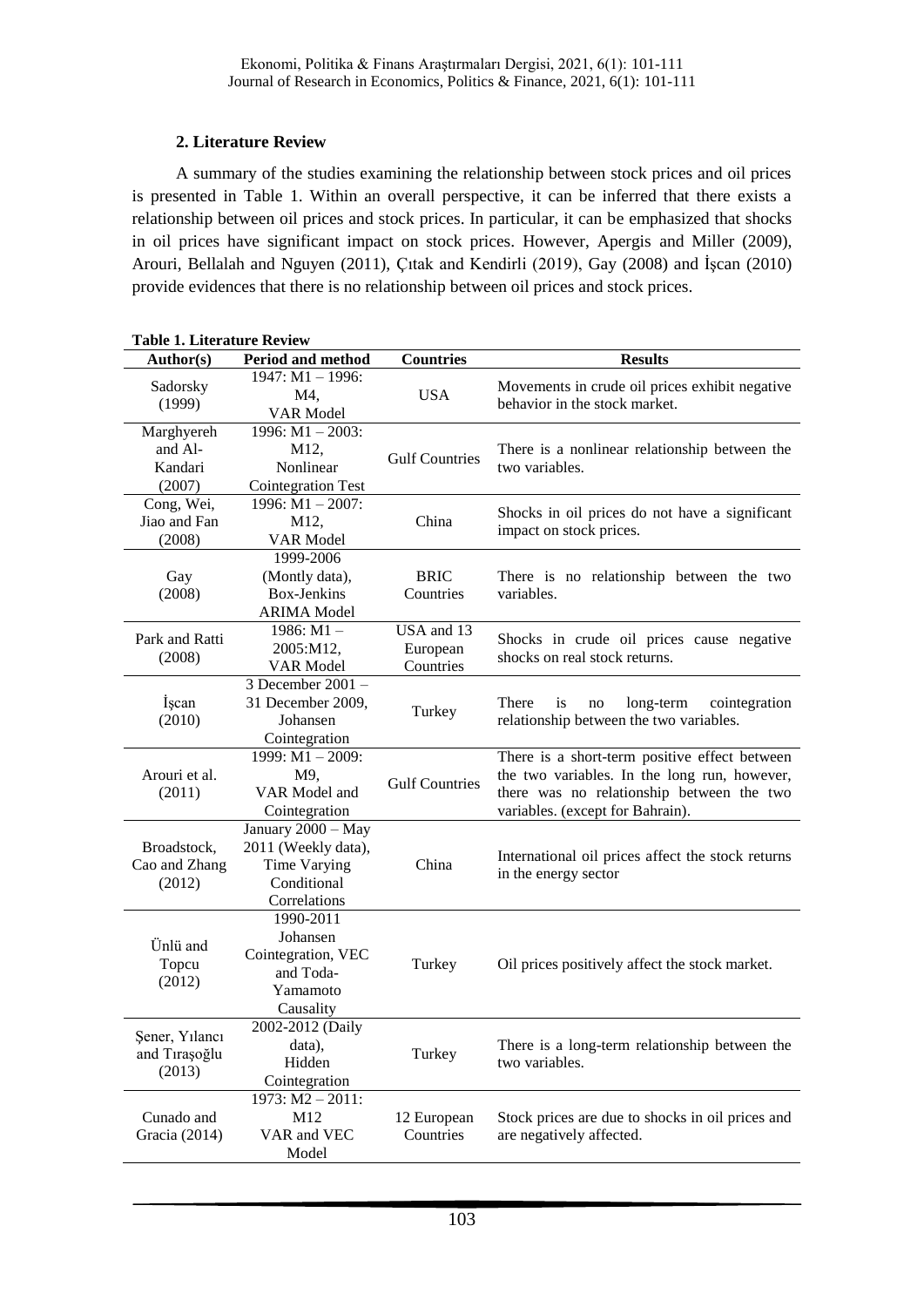M. Songur, "A Review on the Relationship Between Oil Prices and Stock Prices in Turkey: New Evidences from Fourier Approach"

| Le and Chang<br>(2015)                       | 1997: M1-<br>2013:M7, Gregory<br>Hansen and Toda<br>Yamamoto                                                 | Malaysia,<br>Singapore and<br>Japan                                  | Increases in oil prices have different effects on<br>stock prices in different markets and periods.                                                                                                                                  |
|----------------------------------------------|--------------------------------------------------------------------------------------------------------------|----------------------------------------------------------------------|--------------------------------------------------------------------------------------------------------------------------------------------------------------------------------------------------------------------------------------|
| Abdullah, Saiti<br>and Masih<br>(2016)       | $2007 - 2014$<br>(Daily data),<br>MGARCH-DCC<br>and Wavelet<br>Approaches                                    | Malaysia,<br>Thailand,<br>Singapore,<br>Phillippine<br>and Indonesia | In the study, which examined the relationship<br>between Islamic stocks and oil prices, it was<br>variables<br>had<br>observed<br>that<br>both<br>less<br>correlation in the short term<br>and more<br>correlation in the long term. |
| Kendirli and<br>Çankaya<br>(2016)            | 4 January 2000 -<br>30 April 2015<br><b>Granger Causality</b>                                                | Turkey                                                               | Index<br>and<br><b>Borsa</b><br>Istanbul<br><b>BIST100</b><br>Transportation Index are the reasons for crude<br>oil prices.                                                                                                          |
| Zortuk and<br><b>Bayrak</b> (2016)           | $2002: M4 -$<br>2014: M8,<br>Autoregressive<br>Distribution Lag<br><b>Test for Treshold</b><br>Cointegration | G7 Countries                                                         | There is a cointegration relationship between<br>stock prices and oil prices.                                                                                                                                                        |
| Hu, Liu, Pan,<br>Chen and Xia<br>(2017)      | $2004$ : M8 $- 2016$ :<br>M8,<br><b>SVAR Model and</b><br><b>NARDL</b>                                       | China                                                                | Shocks in oil prices have an impact on stock<br>prices both in the short and long term.                                                                                                                                              |
| Salisu and Isah<br>(2017)                    | $2000: M1 -$<br>2015: M12,<br>Panel ARDL                                                                     | 5 oil exporting<br>countries and<br>8 oil exporting<br>countries     | Stock prices react asymmetrically to changes<br>in oil prices in all countries.                                                                                                                                                      |
| Basher, Haug<br>and Sadorsky<br>(2018)       | 1974: $M1 -$<br>2015: M8,<br><b>SVAR Model</b>                                                               | 8 Oil<br>Exporting<br>Countries                                      | Shocks in oil prices have a significant impact<br>on stock returns.                                                                                                                                                                  |
| Elian and<br>Kisswani<br>(2018)              | 3 January 2000 -<br>9 December 2015<br>(Daily data),<br>ARDL and Toda-<br>Yamamoto<br><b>Causality Test</b>  | Kuwait                                                               | There is a bilateral causal relationship between<br>the two variables.                                                                                                                                                               |
| Naser and<br>Rashid<br>(2018)                | $1991: M1 -$<br>2011: M3,<br><b>FAVAR Model</b>                                                              | <b>BRIC</b>                                                          | The response of stock prices to oil price shocks<br>is quite permanent and certain.                                                                                                                                                  |
| Al-Hajj, Al-<br>Mulali and<br>Solarin (2018) | 1990: M1 –<br>2016: M11,<br><b>NARDL</b>                                                                     | Malaysia                                                             | There is a long-term relationship between the<br>two variables.                                                                                                                                                                      |
| Çıtak and<br>Kendirli<br>(2019)              | $2010: M1 -$<br>2019: M6,<br><b>NARDL</b>                                                                    | Turkey                                                               | Oil prices does not have any impact on the<br>stock market returns in the long-run.                                                                                                                                                  |
| Mokni (2020)                                 | 1999-2018<br>(Montly data),<br>Structural VAR and<br>Time-Varying<br>Parameter<br><b>Regression Models</b>   | Oil-Exporting<br>Countries                                           | Stock market returns show different responses<br>to oil shocks over time.                                                                                                                                                            |
| Ji, Liu, Zhao<br>and Fan<br>(2020)           | $1994: M2 -$<br>2016: M12,<br><b>SVAR Model</b>                                                              | <b>BRICS</b>                                                         | There is a significant spreading effect from oil-<br>specific demand shocks to stock returns.                                                                                                                                        |

#### **Table 1…**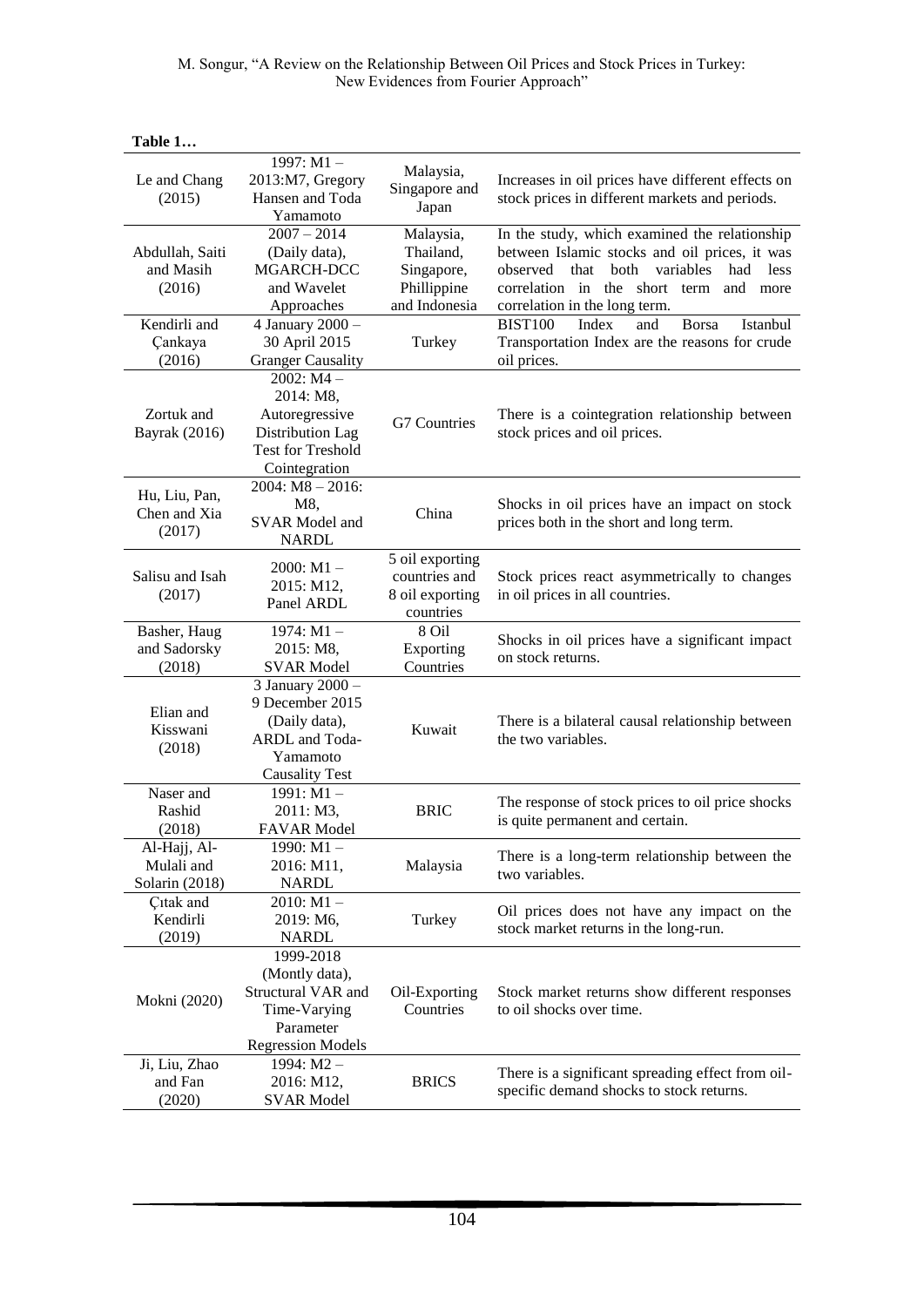Studies usually used monthly data except few exceptions (Abdullah et al., 2016; Broadstock et al., 2012; Elian and Kisswani, 2018; İşcan, 2010; Kendirli and Çankaya, 2016; Şener et al., 2013), were generally used in the studies. Most studies in the literature examining the relationship between stock prices and oil prices do not take structural breaks into account. However, studies that include both sharp and smooth structural shifts into model do not exist in the literature, although there exist studies considering sharp structural breaks (Le and Chang, 2015). Therefore, econometric methods that incorporate both sharp and smooth structural shifts in the model were preferred for this study.

### **3. Econometric Methodology**

In this study, long-term relationship between stock prices and oil prices in Turkey were examined. In this context, the Fourier Shin Cointegration test recommended by Tsong et al. (2016) was used in the study. For the cointegration test, first the unit root properties of the variables should be examined. Therefore, the unit root properties of the variables were investigated by Fourier KPSS (Kwiatkowski-Phillips-Schmidt-Shin) unit root test first developed by Becker, Enders and Lee (2006). The FKPSS test, unlike other unit root tests, takes into account both sharp structural changes and smooth transition structural changes. Becker et al. (2006) consider the following data generation process:

$$
y_t = \alpha_0 + \alpha_1 \sin\left(\frac{2\pi kt}{T}\right) + \alpha_2 \cos\left(\frac{2\pi kt}{T}\right) + \eta_t + \varepsilon_t \tag{1}
$$

where the  $\eta_t$  process is described as:

$$
\eta_t = \eta_{t-1} + u_t \tag{2}
$$

where  $\varepsilon_t$  are errors and  $u_t$ , are independent and identicaly distributed with variance  $\sigma_u^2$ . In addition to k shows the optimal number of observations and  $\pi$  is the constant (3.14).

Under the null hypothesis  $\sigma_u^2 = 0$ , so that the process described by eqn (1) is stationary. The test statistic is given by:

$$
\tau_{\mu}(k) = \frac{1}{T^2} \frac{\sum_{t=1}^{T} \tilde{S}_t(k)^2}{\tilde{\sigma}^2} \tag{3}
$$

where  $\tilde{S}_t(k) = \sum_{j=1}^t \tilde{\varepsilon}_j$  and  $\tilde{\varepsilon}_j$  are the OLS residuals from the Equation (1).

Becker et al. (2006) proposed that a nonparametric estimate of  $\sigma^2$  be optained by choosing a truncation lag parameter l and a set of weights  $w_i$ ,  $j = 1, 2, ..., l$ :

$$
\sigma^2 = \tilde{\alpha}_0 + 2 \sum_{j=1}^{l} w_j \tilde{\alpha}_j \tag{4}
$$

where  $\tilde{\alpha}_i$  is jth sample autocovariance of the residuals  $\tilde{\epsilon}_t$  from equation (1). The optimal frequency  $(k)$  number in Equation (1) is obtained by searching all frequencies from 1 to 5. Hence, the optimal number of frequency (k) is selected using the value which gives the minimum sum of squares residuals.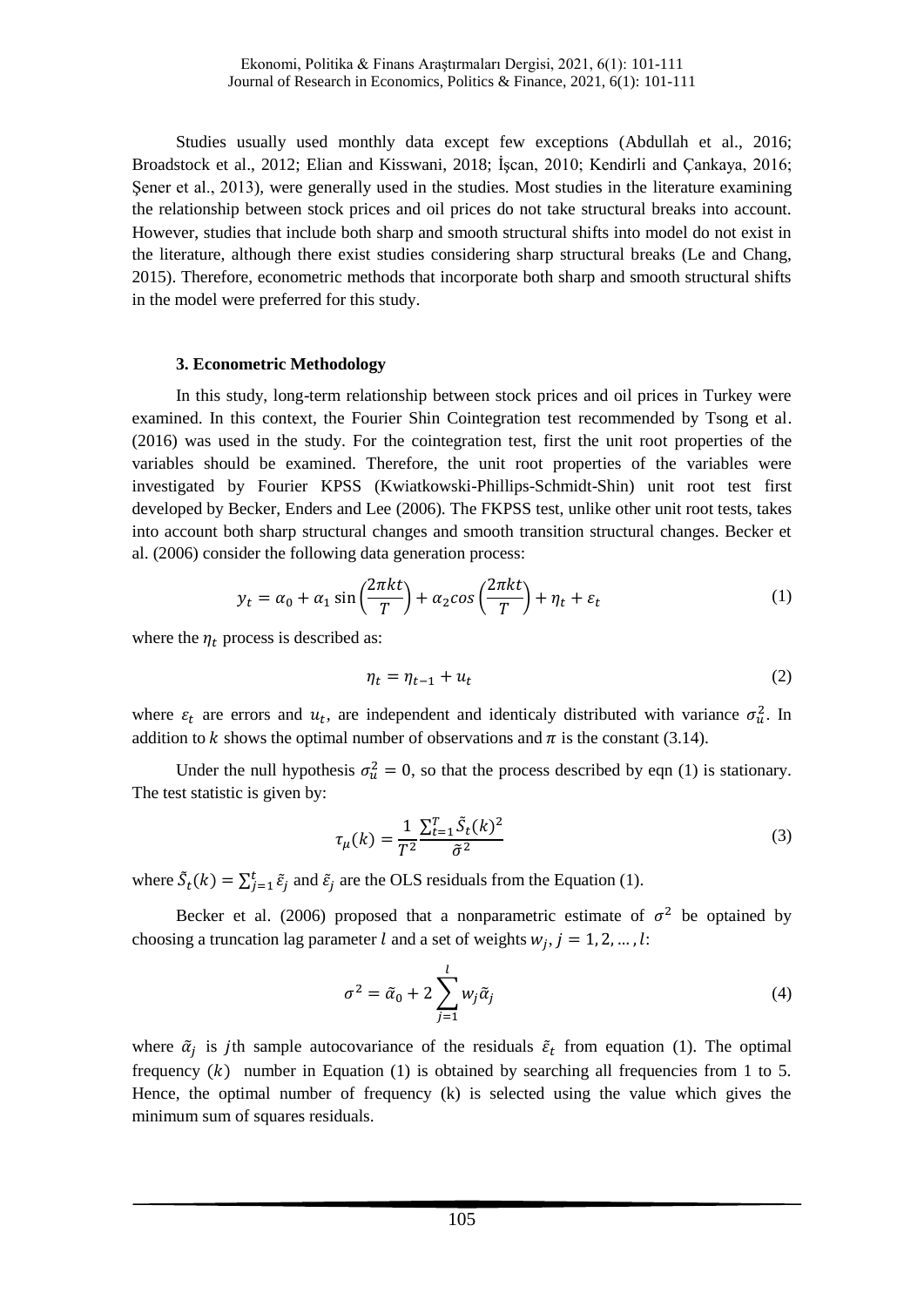To test the significance of the Fourier components, Becker et al. (2006) suggest to use Ftest. The necessary critical values for both the FKPSS and F-tests are tabulated in Becker et al. (2006) (Yılancı, Aslan and Özgür, 2018).

In the second phase of the analysis, the FSHIN cointegration test was used. In the FSHIN cointegration test, the following model is used.

$$
y_t = d_t + x_t' \beta + \eta_t \tag{5}
$$

where  $\eta_t = \gamma_t + \nu_{1t}$ ,  $\gamma_t = \gamma_{t-1} + u_t$  with  $\gamma_0 = 0$ , and  $x_t = x_{t-1} + \nu_{2t}$ . Here  $\gamma_t$  is a random walk with mean zero. The deterministic component  $d_t$  in Eq (5) is assumed as

$$
d_t = \sum_{i=0}^{m} \delta_i t^i + f_t \tag{6}
$$

with  $m = 0$  or  $m = 1$ , and

$$
f_t = \alpha_1 \sin\left(\frac{2\pi kt}{T}\right) + \alpha_2 \cos\left(\frac{2\pi kt}{T}\right) \tag{7}
$$

The scalar  $v_{1t}$  and p-vector  $v_{2t}$  are stationary, and hence,  $y_t$  and  $x_t$  are all I(1) processes. Obviously, if  $\sigma_u^2 = 0$ ,  $\eta_t = v_{1t}$  is a stationary process, implying that  $y_t$  and  $x_t$  are cointegration against the alternative of non-cointegration can be written as  $H_0: \sigma_u^2 = 0$  versus  $H_1: \sigma_u^2 > 0$ . In order to be able to test the basic hypothesis of cointegration, equation (5) can be rewritten as:

$$
y_t = \alpha_0 + \alpha_1 \sin\left(\frac{2\pi kt}{T}\right) + \alpha_2 \cos\left(\frac{2\pi kt}{T}\right) + x_t'\beta + v_{1t}
$$
\n<sup>(8)</sup>

where k, t, T and  $\pi$  are defined as before. The FSHIN test statistic can be obtained by using:  $CI_f^m = T^{-2} \hat{\omega}_1^{-2} \sum_{t=1}^T S_t^2$ , where  $S_t = \sum_{t=1}^T \hat{v}_{1t}$  is the partial sum of the OLS residuals from Eq (8), and  $\hat{\omega}_1^2$  represents the consistent estimator for the long-run variance of  $v_{1t}$ .

F-test is also used in FSHIN cointegration test to test the significance of Fourier components. If F-test is not statistically significant, SHIN cointegration test results proposed by Shin (1994) should be used since the Fourier components are not significant.

#### **4. Data and Empirical Findings**

#### **4.1. Data<sup>1</sup>**

<u>.</u>

Data set used in the study was taken from the Central Bank of Turkey and definitions are presented in Table 2. Natural logarithm of both variables was taken and included in the analysis. Daily data for the period of January 2, 2002 - July 2, 2019 were used.

|         | <b>Table 2. Variables Descriptions</b> |  |  |
|---------|----------------------------------------|--|--|
| --- --- |                                        |  |  |

| Variable      | <b>Definition</b>                                    |
|---------------|------------------------------------------------------|
| In stockprice | Istanbul Stock Exchange National-100 Index (BIST100) |
| In oilprice   | Europe Brent Spot Price FOB (Dollars per Barrel)     |

 $<sup>1</sup>$  Ethics of research and publication were followed in this study, which does not require permission from</sup> the ethics committee and/or legal/special permission.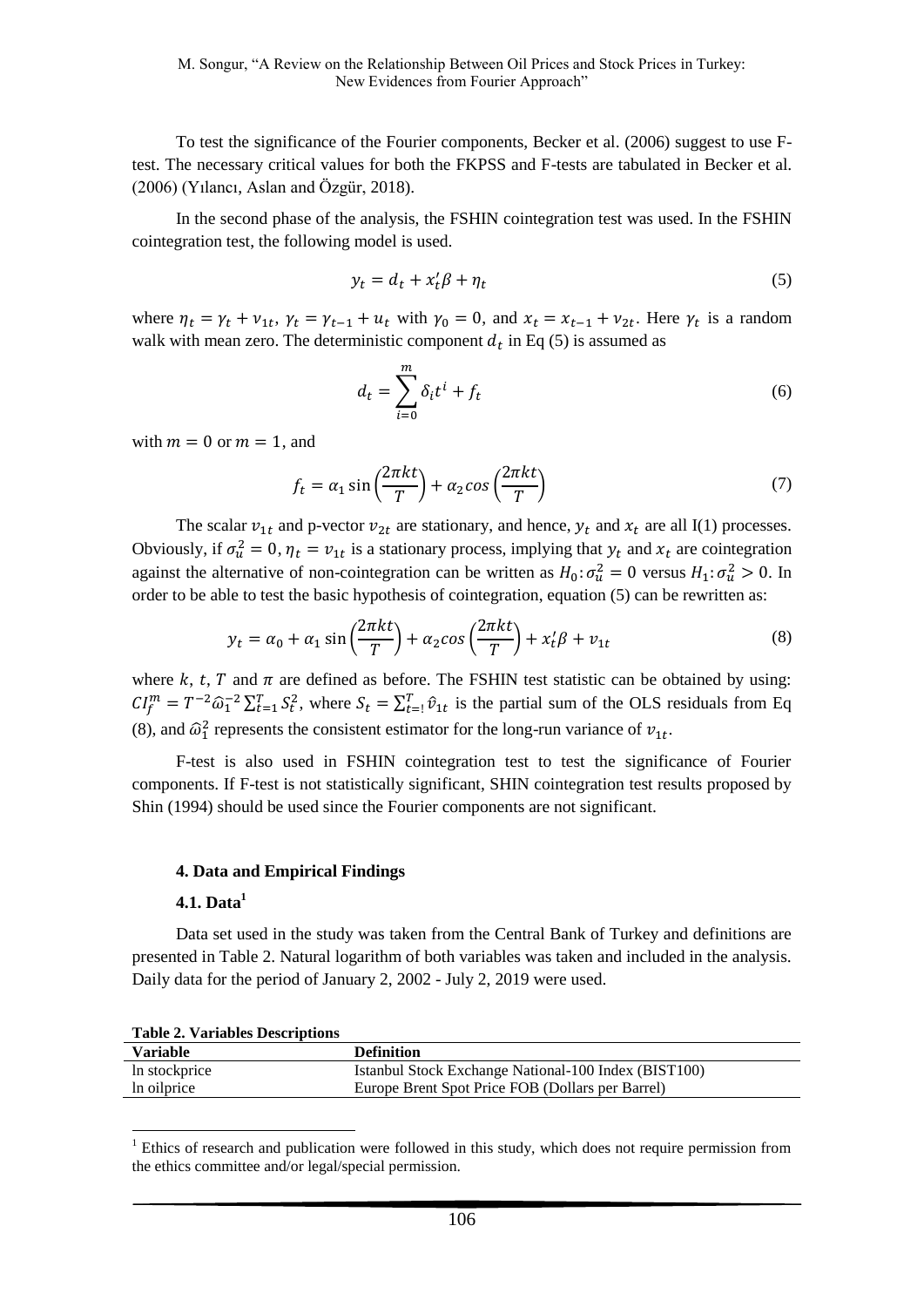The stock prices and oil prices used in the study are presented in Figure 1. The figures display an upward trend on oil prices until global crisis in 2008 and sharp decreases in prices in post-crisis period. As a result of the developments, so-called 'Arab Spring', started in 2010, oil prices increased once again. We observe that there occurred sharp declines in oil prices between 2014 and 2016 again. There are several reasons for this. The first cause is that China's energy demand decreased, depending on the fact that its growth rate slowed down during this period. Secondly, the oil supplied to the market in this period is higher than the demand. This is specifically caused by the fact that Saudi Arabia, the largest oil producer, refused to reduce its oil supply in this period. Thirdly, perhaps most importantly, the US appeared to be a country to meet its own energy needs [as oil and natural gas], just after it begins to produce a significant amount of oil and natural gas as a result of the US shale gas / shale oil revolution and investments in this period. Consequently, the downward trend in oil prices in general continued during the first months of 2016 as well. Russian and Saudi Arabian Energy Ministers, who want to reduce the negative effects of this circumstance for themselves, announced that they had decided to freeze the oil supply at the level of January 11 along with an agreement signed on 16 February 2016.



**Figure 1. BIST100 and Oil Price (02/01/2002 – 02/07/2019)**

Descriptive statistics of the data set used in the study are presented in Table 3. Accordingly, while the average stock price in Turkey was calculated as 55995.55 for the period taken, oil prices were at the level of \$ 69.47. When the standard deviation estimates examined, stock prices were more volatile than oil prices in the period under consideration. Jarque - Bera statistics reject the null hypothesis that assumes both variables are normally distributed. Therefore, both variables do not have characteristics to be normally distributed. This is expected when working with financial data.

|  | <b>Table 3. Descriptive Statistics</b> |  |
|--|----------------------------------------|--|
|  |                                        |  |

|                       | stockprice      | oilprice        |  |
|-----------------------|-----------------|-----------------|--|
| Mean                  | 55995.550       | 69.470          |  |
| Median                | 56754.410       | 65.470          |  |
| Maximum               | 120845.300      | 146.080         |  |
| Minimum               | 8627.420        | 18.410          |  |
| Std. Dev.             | 28653.140       | 28.947          |  |
| Jarque – Bera (Prob.) | 185.827 (0.000) | 225.011 (0.000) |  |
| Obs.                  | 4565            | 4565            |  |
|                       |                 |                 |  |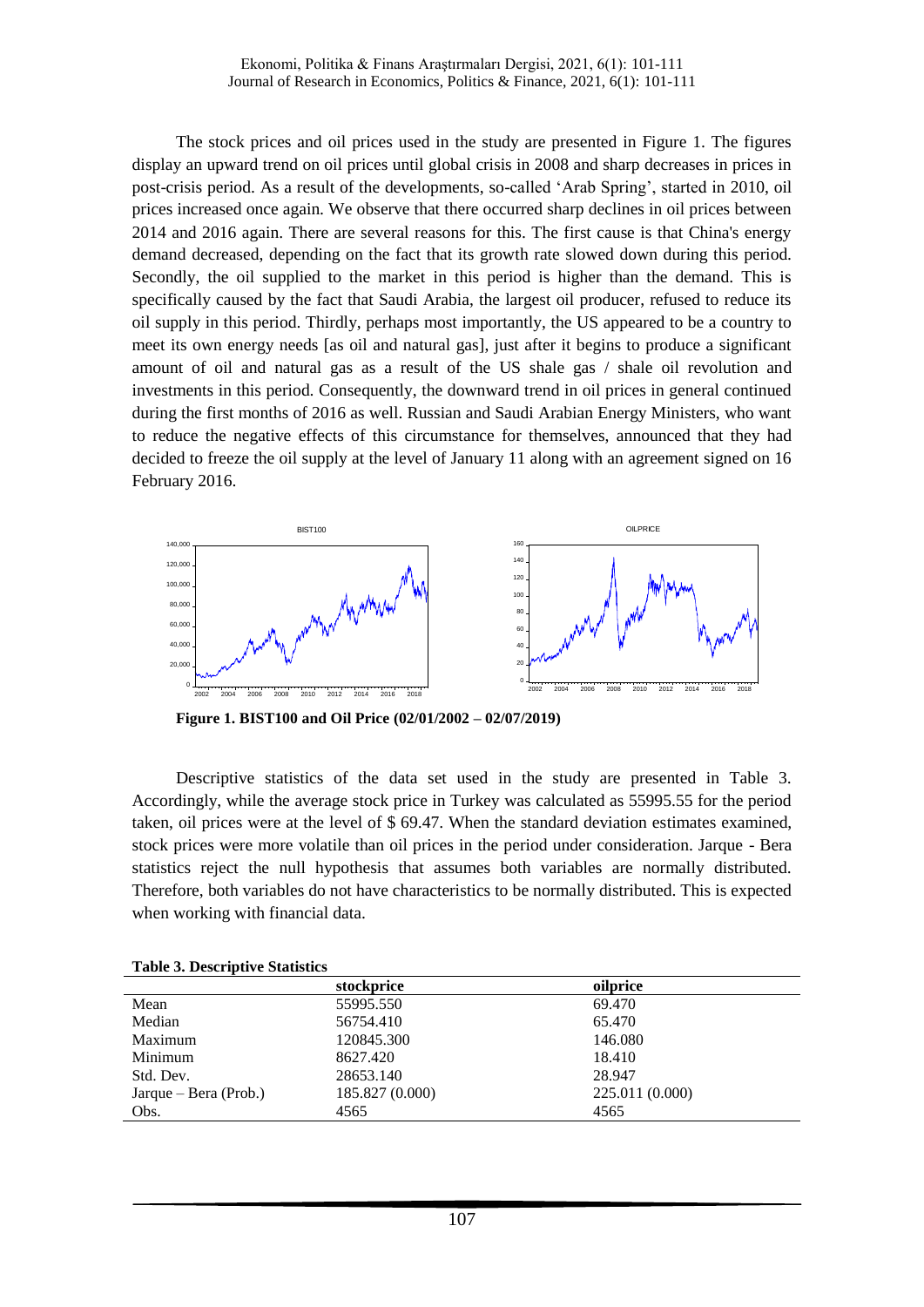## **4.2. Empirical Findings**

Before the analysis of the long-term relationship between stock prices and oil prices, the stationarity characteristics of both series were investigated. It is observed in Table 4 that both series are not stationary. Therefore, the difference between the two series was taken and the FKPSS test for stationarity was employed again. The F test, which provides the significance level of trigonometric terms, indicates that trigonometric terms in series the difference taken are not significant; for this reason, KPSS stationarity test was also applied to the series the difference taken. According to the findings obtained from this test, it is figured out that the difference between the two series becomes stationary. Therefore, both series are first order integrated I(1) series.

|  |  | Table 4. Findings of Fourier KPSS Stationarity Test |  |
|--|--|-----------------------------------------------------|--|
|  |  |                                                     |  |

| -                      |             |                |              |               |            |
|------------------------|-------------|----------------|--------------|---------------|------------|
| Variables              | <b>FREO</b> | <b>Min SSR</b> | <b>FKPSS</b> | <b>KPSS</b>   |            |
| In stockprice          |             | 405.687        | 1.171(53)    |               | 3152.68*   |
| In oilprice            |             | 1103.820       | 2.624(53)    |               | $2032.64*$ |
| $\Delta$ ln stockprice |             | 8543.49        | $0.275(5)^*$ | $0.088(13)*$  | 2.083      |
| $\Delta$ ln oilprice   |             | .403           | $0.072(15)*$ | $0.261(14)^*$ | 2.053      |
|                        |             |                |              |               |            |

**Notes:** 5% critical values for the F-KPSS:  $= 1 \Rightarrow 0.170$  freq  $= 3 \Rightarrow 0.439$ . 5% critical values for the  $F_t$ are 4.651. 5% critical values for the KPSS are 0.463. The values in parentheses indicate the bandwith width.

When series in Figure 2 are examined, it is observed that Fourier estimations of both series are appropriate and capture long oscillations on the series.





**Figure 2. Variables and Fourier Functions**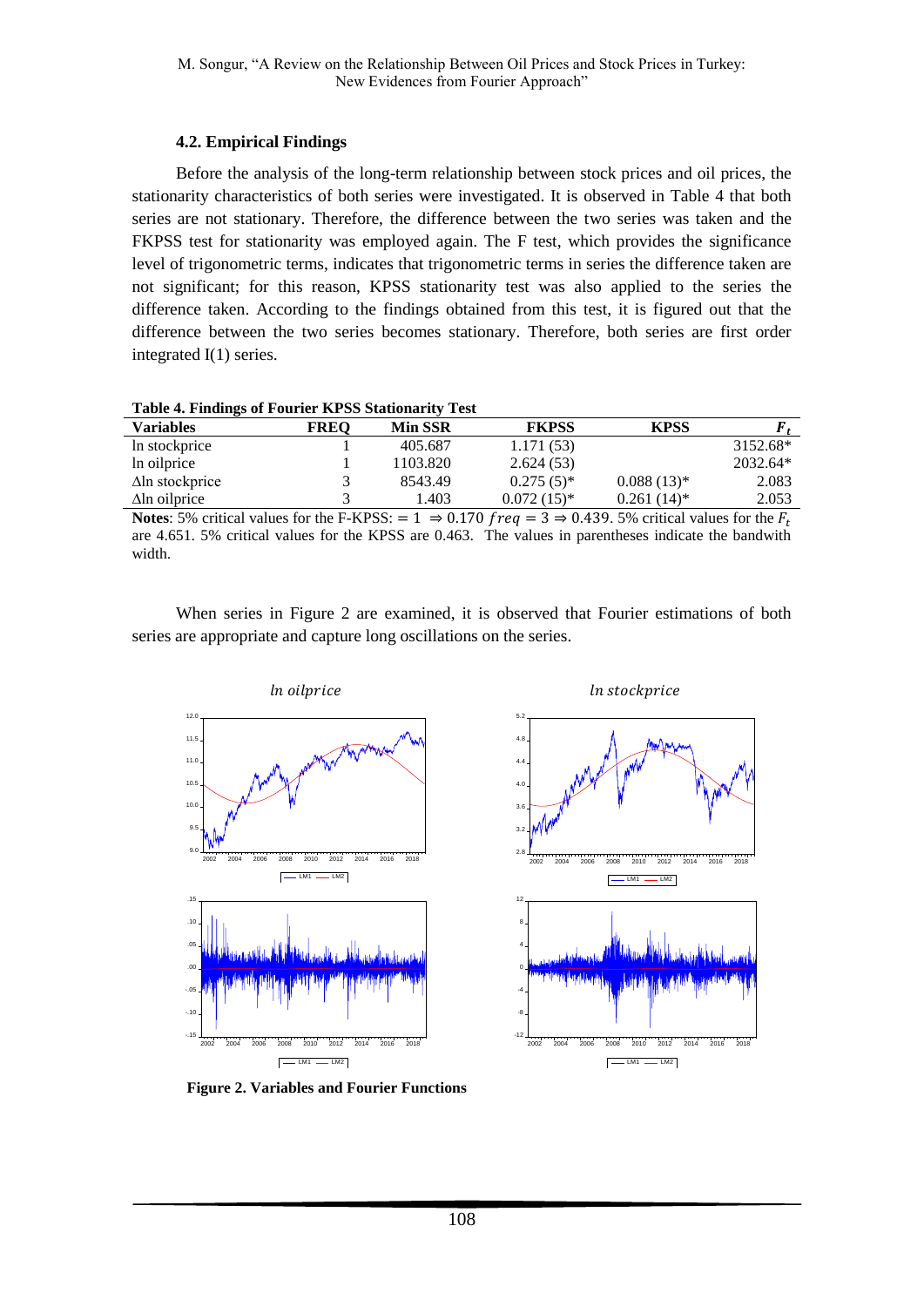#### Ekonomi, Politika & Finans Araştırmaları Dergisi, 2021, 6(1): 101-111 Journal of Research in Economics, Politics & Finance, 2021, 6(1): 101-111

| <b>FREO</b> | Min SSR                                                                                                           | FSHIN | SHIN  |        |
|-------------|-------------------------------------------------------------------------------------------------------------------|-------|-------|--------|
|             | 220.653                                                                                                           | 0.197 | 1.741 | 8.019* |
|             | <b>Notes:</b> 5% critical values for the Fourier SHIN cointegration test for frequencies 2 are 0.182. 5% critical |       |       |        |
|             | values for the SHIN cointegration test are 0.314. 5% critical values for the $F_t$ are 4.066. (*) notation        |       |       |        |

#### **Table 5. Findings of Fourier SHIN Stationarity Test**

values for the SHIN cointegration test are 0.314. 5% critical values for the  $F_t$  are 4.066. (\*) notation represents significance in 5%.

The long-term relationship between stock prices and oil prices was examined by both FSHIN and SHIN cointegration tests. Findings for Cointegration Test are given in Table 5. Fourier components, trigonometric terms, are significant as the F test is statistically significant. Therefore, FSHIN cointegration test findings can be interpreted. However, both FSHIN cointegration test findings and SHIN cointegration test results indicate that there exists no longterm relationship between the two variables. Accordingly, sudden changes in oil prices do not have any long-term impact on stock prices. Finally, the findings obtained in this study, are compatible and parallel with those obtained by Apergis and Miller (2009), Arouri et al. (2011), Gay (2008) and İşcan (2010).

## **5. Conclusions**

In this study, the impact of oil prices on stock prices in Turkey by making use of the Fourier SHIN cointegration test developed by Tsong et al. (2016). Findings obtained indicate there exists no significant long-term relationship between the two variables, considering the sharp and soft fractures as well. Accordingly, we can conclude that oil prices are not among the determinants or predictors of stock prices in the long run. Therefore, both variables do not move together in the long run. When a long-term investment decision is taken for investors, oil prices may not be considered as an important indicator in the decision-making process for the BIST100 index. However, the relationship between the two variables in sectors where oil is an important input can be examined in future studies.

On the other hand, the change in oil prices may have a better effect on the inflation rate. In this case, the inflation rate may have a deeper and a stronger impact on stock prices. From the investors' point of view, it will be useful and functional for them to examine other macroeconomic variables as they do not prioritize the movements in oil prices during the decision-making process. Because, the findings additionally indicate that other national and international macroeconomic variables (such as production, inflation, interest rate, foreign trade balance) may be determinant on stock prices. In this case, further investigation is required regarding the relationship between other macroeconomic variables and stock prices.

#### **Researchers' Contribution Rate Statement** I am a single author of this paper. My contribution is 100%.

## **Conflict of Interest Statement**

There is no potential conflict of interest in this study.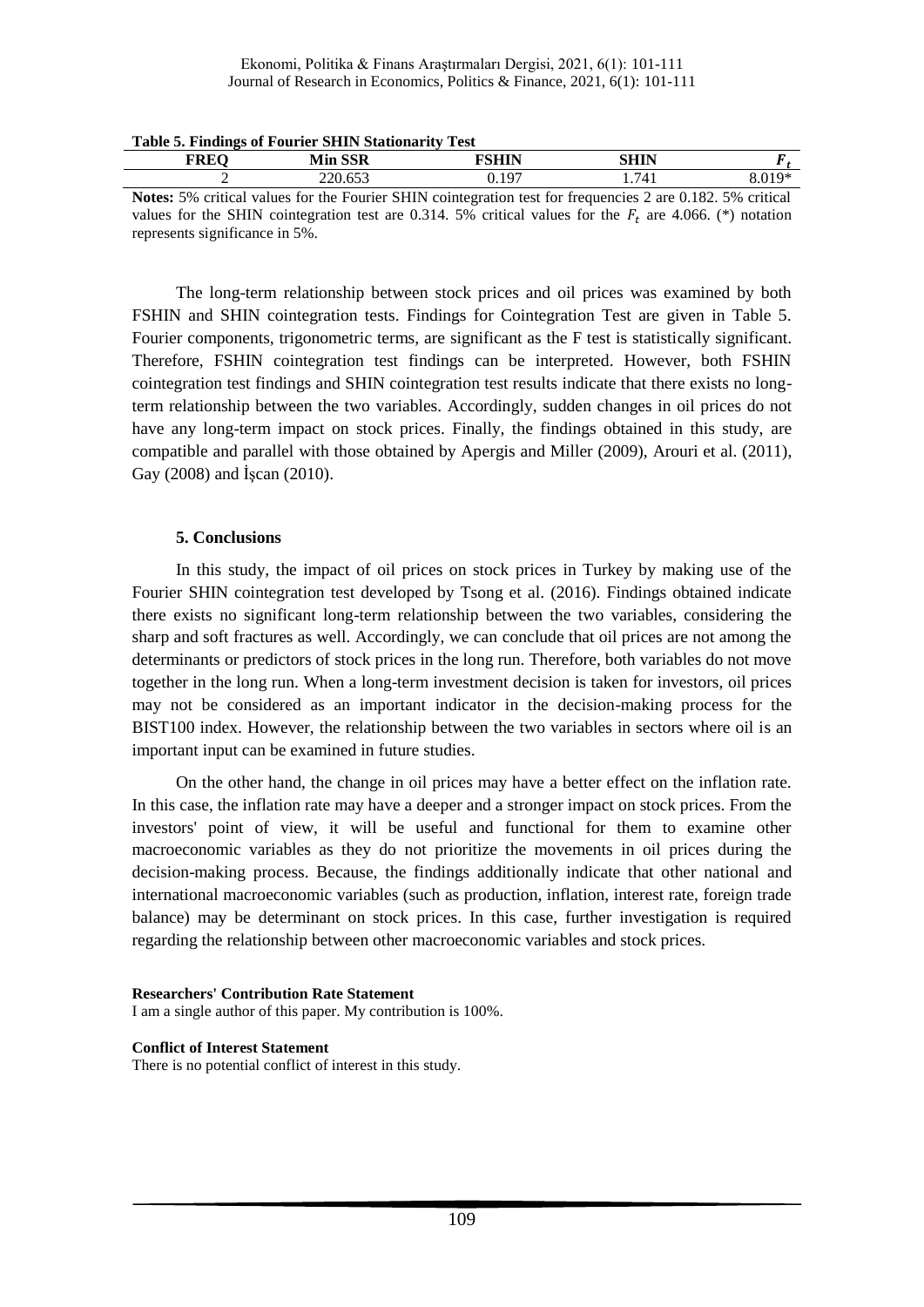#### **References**

- Abdullah, A. M., Saiti, B. and Masih, M. (2016). The impact of crude oil price on Islamic stock indices of South East Asian Countries: Evidence from MGARCH-DCC and wavelet approaches. *Borsa Istanbul Review, 16*(24), 219-232. doi:10.1016/j.bir.2015.12.002
- Al-hajj, E., Al-Mulali, U. and Solarin, S. A. (2018). Oil price shocks and stock returns nexus for Malaysia: Fresh evidence from nonlinear ARDL test. *Energy Reports, 4*, 624-637. doi:10.1016/j.egyr.2018.10.002
- Apergis, N. and Miller, S. M. (2009). Do structural oil-market shocks affect stock prices?. *Energy Economics, 31*(4), 569-575. https://doi.org/10.1016/j.eneco.2009.03.001
- Arouri, M. E. H., Bellalah, M. and Nguyen, D. K. (2011). Further evidence on the responses of stock prices in GCC countries to oil price shocks. *International Journal of Business, 16*(1), 89-102. Retrieved from https://www.craig.csufresno.edu
- Basher, S. A. and Sadorsky, P. (2006). Oil price risk and emerging stock markets. *Global Finance Journal, 17*(2), 224-251. doi:10.1016/j.gfj.2006.04.001
- Basher, S. A., Haug, A. A. and Sadorsky, P. (2018). The Impact of oil-market shocks on stock returns in major oil-exporting countries. *Journal of International Money and Finance, 86*, 264-280. doi:10.1016/j.jimonfin.2018.05.003
- Becker, R., Enders, W. and Lee, J. (2006). A stationary test in the presence of an unknown number of smoot breaks. *Journal of Time Series Analysis, 27*(3), 381-409. doi:10.1111/j.1467- 9892.2006.00478.x
- British Petroleum. (2019). *BP statistical review of world energy 2019*. Retrieved from https://www.bp.com
- Broadstock, D.C., Cao, H. and Zhang, D. (2012). Oil shocks and their impact on energy related stocks in China. *Energy Economics, 34*(6), 1888-1895. doi:10.1016/j.eneco.2012.08.008
- Burbidge, J. and Harrison, A. (1984). Testing for the effects of oil-price rises using vector autoregressions. *International Economic Review, 25*(2), 459-484. Retrieved from https://www.jstor.org
- Çıtak, F. and Kendirli, S. (2019). Petrol fiyatlarinin döviz kuru ve hisse senedi getirileri üzerindeki asimetrik etkisi: Türkiye örneği [Asymmetric impact of oil prices on exchange rate and stock prices: The case of Turkey]. *Finans Ekonomi ve Sosyal Araştırmalar Dergisi (FESA), 4*(4), 643- 658. Retrieved from https://dergipark.org.tr/tr/pub/fesa
- Cong, R. G., Wei, Y. M., Jiao, J. L. and Fan, Y. (2008). Relationships between oil price shocks and stock market: An empirical analysis from China. *Energy Policy, 36*(9), 3544-3553. doi:10.1016/j.enpol.2008.06.006
- Cunado, J. and Gracia, F. P. (2014). Oil price shocks and stock market returns: Evidence for some European countries*. Energy Economics, 42*, 365-377. doi:10.1016/j.eneco.2013.10.017
- Elian, M. I. and Kisswani, K. M. (2018). Oil price changes and stock market returns: cointegration evidence from emerging market. *Economic Change and Restructuring, 51*(4), 317-337. doi:10.1007/s10644-016-9199-5
- Gay, R. D. Jr. (2008). Effect of macroeconomic variables on stock market returns for four emerging economies: Brazil, Russia, India and China. *International Business and Economics Research Journal, 7*(3), 1-8. doi:10.19030/iber.v7i3.3229
- Gisser, M. and Goodwin, T. H. (1986). Crude oil and the macroeconomy: Tests of some popular notions: note. *Journal of Money, Credit and Banking, 18*(1), 95-103. Retrieved from https://www.jstor.org
- Hamilton, J. D. (1983). Oil and macroeconomy since World War II. *The Journal of Political Economy, 91*(2), 228-248. Retrieved from https://www.jstor.org